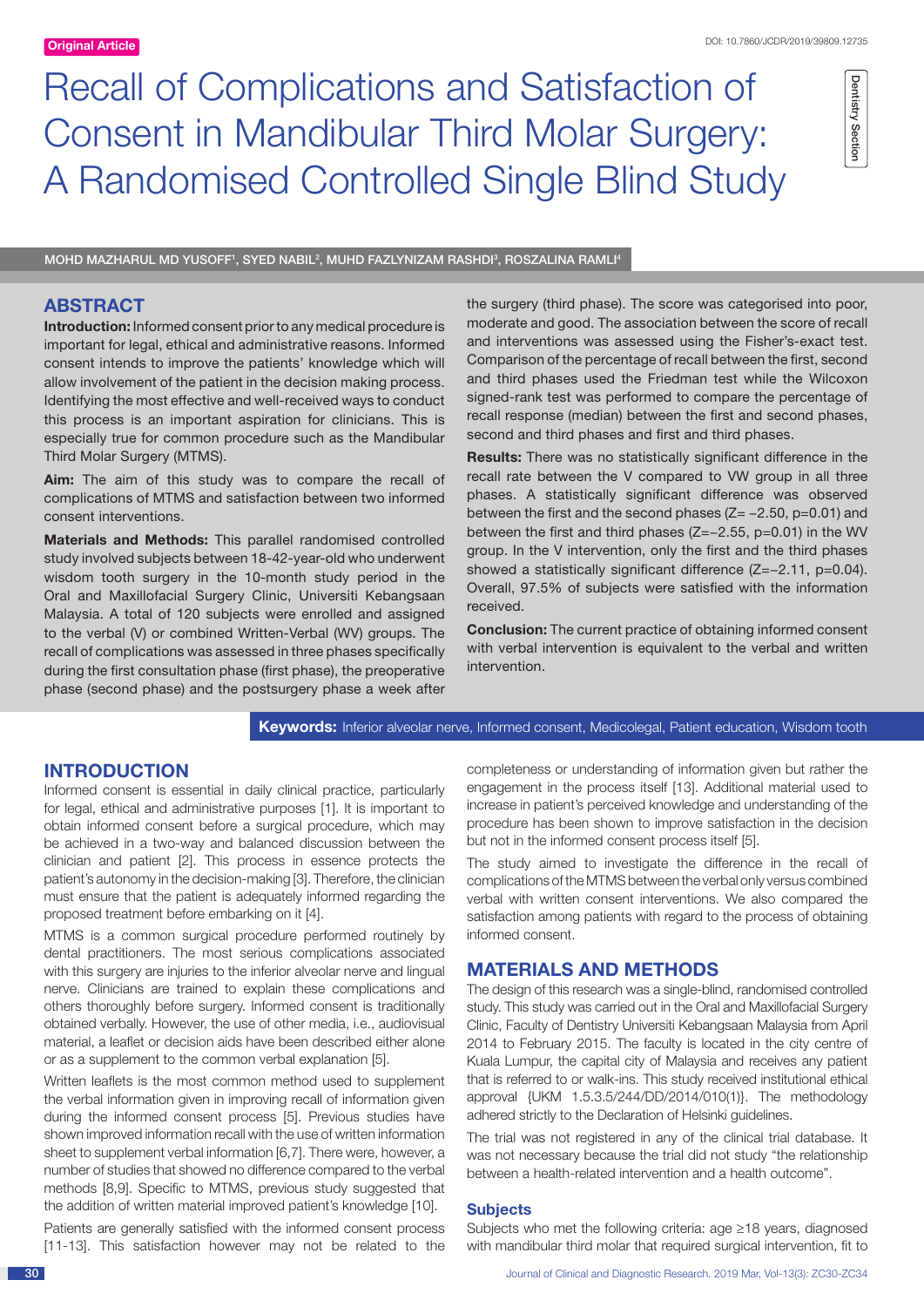undergo the surgical procedure (healthy or well-controlled systemic disease) and able to understand English and/or Malay language were included in the study. In contrast, the exclusion criteria were subjects with a cognitive disability, inability to understand both English and Malay language and refusal to take part in the study at any point.

The sample size was calculated using a method obtained from the Open Epi software version 3.01, and the calculation was based on the previous study by Chan Y et al., [14]. Power analysis revealed that in order for an effect of this size to be detected (80% power) as significant at the 5% level, a sample size of 138 subjects would be required.

## **Randomisation**

Simple randomisation of subjects was performed based on the random number table. Two groups of intervention were formed and researchers were blinded from the type of intervention until the subjects completed the three phases of the interview. A research manager (not blinded) was appointed to allocate subjects into the Verbal (V) or combined Written-Verbal (WV) groups.

### **Grouping and assessment**

The groups were:

- VW group: subjects who were given a written and verbal explanation of the procedure and complications.
- V group: subjects who were given verbal explanation only of the procedure and complications.

The V group was used as the control group as the verbal explanation in the informed consent process is the standard practice (usual care) of taking consent. As observed in a systematic review by Kinnersley P et al., 62.5% (45 of 72) of the included trials in their study used verbal explanation as the control group [5]. The verbal method is the standard practice in the informed consent process, therefore, it would be regarded as the ideal control.

All the written and verbal materials were prepared in both English and Malay language. The translation for verbal information text, written information leaflets, consent form and research tools (question on demographic, satisfaction and recall of information) were performed by one of the authors and checked by a certified translator from the Malaysian National Institute of Translation. The translator also performed back translation. The verbal explanation and signing the consent form was given according to the subject's preferred language by a single researcher throughout the study. The information leaflets (for VW groups) had both languages in a single page. The researcher (MMY) used a standardise text as a guide for the verbal information to the subjects to minimise bias in providing the information.

The groups were assessed based on their recall of seven specific complications in relation to MTMS. The seven possible specific complications are listed below [15]:

- Paraesthesia of the lower lip
- Lingual paraesthesia
- Facial oedema
- **Trismus**
- Pain
- Allergic reactions
- **Infection**

The score of the recall was categorised into poor score (0-2 complications recalled), moderate score (3-5 complications recalled) and good score (6-7 complications recalled).

Three phases were used to assess the recall of the seven complications, i.e., the first consultation phase (first phase), the preoperative phase (second phase) and the postsurgery phase which was scheduled a week following the surgery (third phase). During the first consultation, all subjects were assessed by one of the researchers. The seven specific complications were explained to both groups verbally by the same researcher to ensure uniformity of delivery. Subjects of the VW group received additional information leaflets about the seven complications without the knowledge of the researchers. The first recall response was recorded after the consultation session. In the preoperative assessment, the second recall of the seven complications was performed just before the informed consent of the surgery. Assessment of the last recall was conducted a week after surgery. Satisfaction on the information received was assessed during the postsurgery phase. All assessments were made by one researcher. The flow diagram of



the research conduct is illustrated in [Table/Fig-1].

#### **Research Tools**

Two main research tools were used in this research. Each was prepared in both English and Malay language. The tools were:

- The research proforma comprised information about the demographic and satisfaction responses on the informed consent form. Satisfaction responses were categorised into satisfied with the process, satisfied but still need to look for additional information and not satisfied.
- The recall response datasheet was prepared based on the seven complications described by Ferrús-Torres E et al., [15].

Ten clinicians consisting of specialist and trainee specialists performed all MTMS. Cases with close proximity of the third molar to the mandibular canal were performed by specialists according to the standard clinical protocol. Preoperative assessment, surgery and postoperative review were performed by the designated specialist/ trainee on the case.

# **Statistical analysis**

Statistical Package for the Social Sciences (SPSS) version 12.0 (IBM SPSS, Chicago, IL, USA) was used for data entry and analysis. Descriptive statistics in the form of frequency and percentage, mean with Standard Deviation (SD) and median with Inter-Quartile Range (IQR), were calculated where appropriate. The association between the score of recall and interventions was assessed using the Fisher'sexact test. The Friedman test was conducted to compare the percentage of recall between the first, second and third phases. In addition, the Wilcoxon signed-rank test was performed to compare the percentage of recall response (median) between the first and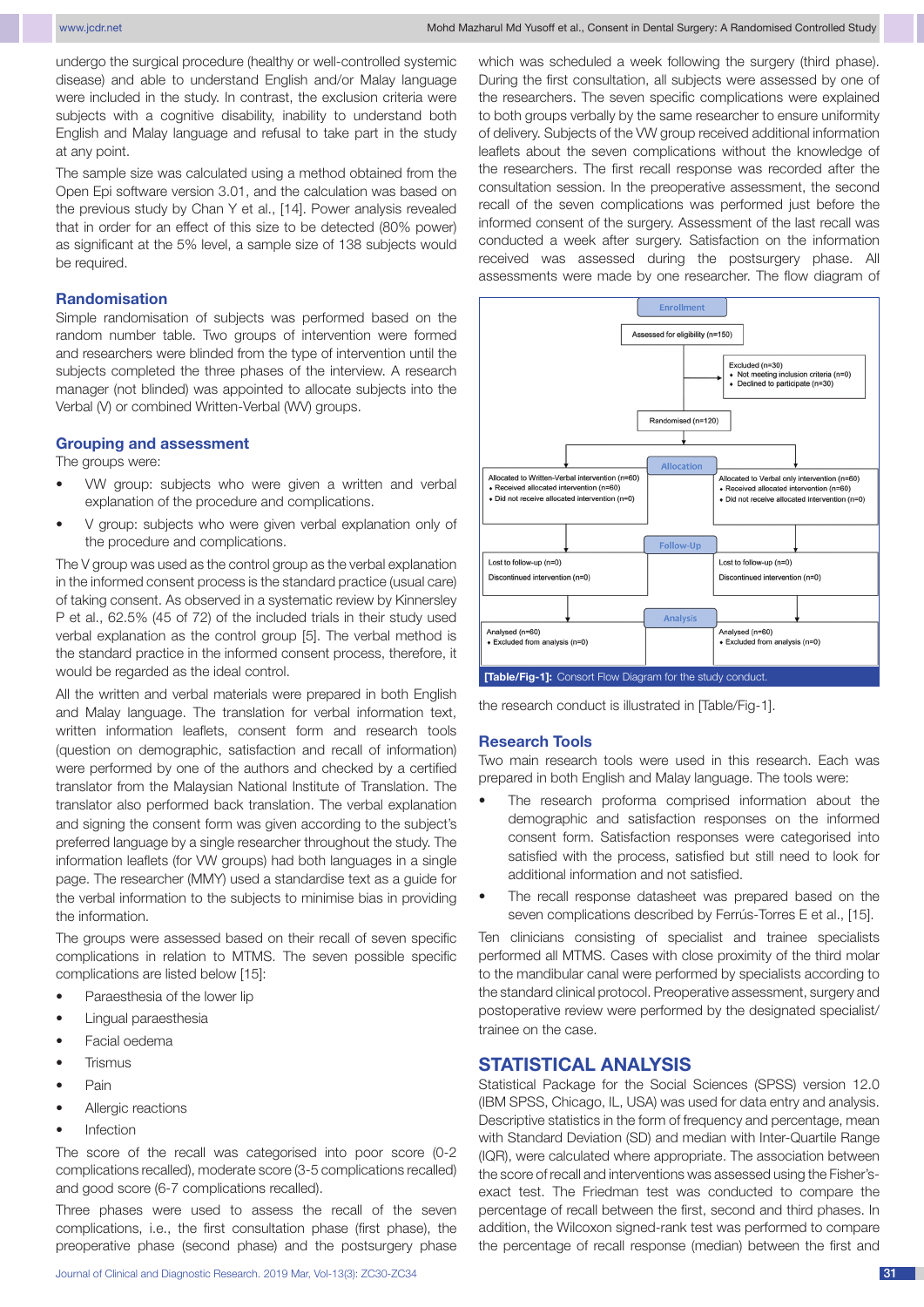second phases, second and third phases and first and third phases. The level of significance was set at 0.05.

## **RESULTS**

Initially, 150 subjects were screened. However, only 120 subjects fulfilled the inclusion criteria and were recruited into this study. These subjects provided their written consent prior to taking part in this study. Next, subjects were distributed equally and randomly into two groups, the V and VW groups. There were 47 male (39.2%)

|                                                                                | <b>Intervention</b>       | <b>Total</b>       |              |  |  |
|--------------------------------------------------------------------------------|---------------------------|--------------------|--------------|--|--|
| <b>Demographics</b>                                                            | <b>Verbal and written</b> | <b>Verbal only</b> |              |  |  |
|                                                                                | $n$ (%)<br>n (%)          |                    | $n$ (%)      |  |  |
| Gender                                                                         |                           |                    |              |  |  |
| Male                                                                           | 24 (20.0)                 | 23 (19.2)          | 47 (39.2)    |  |  |
| Female                                                                         | 36 (30.0)                 | 37 (30.8)          | 73 (60.8)    |  |  |
| Age (in years)                                                                 |                           |                    |              |  |  |
| Mean±standard deviation                                                        | $27.3 + 5.3$              | $27.0 + 5.3$       | $27.2 + 5.3$ |  |  |
| Age categories                                                                 |                           |                    |              |  |  |
| 18-25 years                                                                    | 23 (19.2)                 | 24 (20.0)          | 47 (39.2)    |  |  |
| >25 years                                                                      | 37 (30.8)                 | 36 (30.0)          | 73 (60.8)    |  |  |
| Ethnicity                                                                      |                           |                    |              |  |  |
| Malay                                                                          | 48 (40.0)                 | 44 (36.7)          | 92 (76.7)    |  |  |
| Chinese                                                                        | 10(8.3)                   | 15 (12.5)          | 25 (20.8)    |  |  |
| Indian                                                                         | 1(0.8)                    | 1(0.8)             | 2(1.7)       |  |  |
| Others                                                                         | 1(0.8)                    | 0(0.0)             | 1(0.8)       |  |  |
| Education                                                                      |                           |                    |              |  |  |
| Secondary                                                                      | 18 (15.0)                 | 23 (19.2)          | 41 (34.2)    |  |  |
| Tertiary                                                                       | 42 (35.0)                 | 37 (30.8)          | 79 (65.8)    |  |  |
| Satisfied with the current information                                         |                           |                    |              |  |  |
| Yes                                                                            | 58 (48.3)                 | 59 (49.2)          | 117 (97.5)   |  |  |
| No                                                                             | 2(1.7)                    | 1(0.8)             | 3(2.5)       |  |  |
| Sought further information                                                     |                           |                    |              |  |  |
| Yes                                                                            | 9(7.5)                    | 8(6.7)             | 17(14.2)     |  |  |
| <b>No</b>                                                                      | 51(42.5)                  | 52 (43.3)          | 103 (85.8)   |  |  |
| [Table/Fig-2]: Demographics and level of satisfaction of the study population. |                           |                    |              |  |  |

and 73 female (60.8%) subjects with the age of the subjects ranging between 18 to 42 years. Details of the subjects' demographics are shown in [Table/Fig-2].

Knowledge about informed consent: Almost all subjects, (n=118, 98.3%) were aware and understood about the practice of informed consent prior to any surgical procedure in a healthcare service. One subject from each intervention group (n=1, 0.8% for each group; total n=2, 1.7%) claimed to have no knowledge of informed consent.

Satisfaction with information provided: Lastly, subjects were assessed on their satisfaction with the content of the consent [Table/ Fig-2]. Overwhelming majority of the subjects (97.5%) was satisfied with the information they received regarding the MTMS with similar satisfaction among both groups. On seeking further information on the proposed procedure, only 14.2% of the subjects did so with almost equal representation from both groups.

Recall of complications: The results of recall of complications are shown in [Table/Fig-3]. It showed a decrease in recall according to phase in both interventions. Fisher's-exact test showed no statistically significant difference between the two intervention groups according to phase [Table/Fig-3].

For the individual group assessment, the Friedman test and the Wilcoxon signed-rank test were performed [Table/Fig-4,5]. Comparison of the repeated measures using the Friedman test showed a statistically significant difference for the VW group, p=0.02 but not for the V group, p=0.53 [Table/Fig-4].

| <b>Recall of complication</b><br>scores and percentage                |                     | Group                                    | Fisher's                                |                              |      |  |
|-----------------------------------------------------------------------|---------------------|------------------------------------------|-----------------------------------------|------------------------------|------|--|
|                                                                       |                     | <b>VW Intervention</b><br>$(n=60) n (%)$ | <b>V</b> Intervention<br>$(n=60) n (%)$ | <b>Exact Test</b><br>p-value |      |  |
| First<br>Phase                                                        | Scores              | Poor (0-2)                               |                                         | 1(0.8)                       |      |  |
|                                                                       |                     | Moderate (3-5)                           | 44 (36.7)                               | 39 (32.5)                    |      |  |
|                                                                       |                     | Good (6-7)                               | 16 (13.3)                               | 20(16.7)                     | 0.43 |  |
|                                                                       | *Percentage<br>(% ) | $Mean+SD$                                | 69.77±15.80                             | 68.57±19.99                  |      |  |
|                                                                       |                     | Median (IQR)                             | 71.43 (28.57)                           | 64.29 (28.57)                |      |  |
| Second<br>Phase                                                       | Scores              | Poor (0-2)                               | 1(0.8)                                  | 1(0.8)                       |      |  |
|                                                                       |                     | Moderate(3-5)                            | 48 (40.0)                               | 49 (40.8)                    |      |  |
|                                                                       |                     | Good (6-7)                               | 11(9.2)                                 | 10(8.3)                      | 1.00 |  |
|                                                                       | *Percentage<br>(% ) | $Mean+SD$                                | 64.05+15.45                             | 65.00+14.98                  |      |  |
|                                                                       |                     | Median (IQR)                             | 57.14 (14.29)                           | 71.42 (32.14)                |      |  |
| Third<br>Phase                                                        | Scores              | Poor (0-2)                               | 1(0.8)                                  |                              |      |  |
|                                                                       |                     | Moderate (3-5)                           | 51 (42.5)                               | 53 (44.2)                    |      |  |
|                                                                       |                     | Good (6-7)                               | 8(6.7)                                  | 7(5.8)                       | 0.79 |  |
|                                                                       | *Percentage<br>(% ) | $Mean+SD$                                | 64.05±14.04                             | 62.38±13.65                  |      |  |
|                                                                       |                     | Median (IQR)                             | 64.29 (14.29)                           | 57.14 (14.29)                |      |  |
| <b>[Table/Fig-3]:</b> Scores of the recall response of complications. |                     |                                          |                                         |                              |      |  |

| <b>Intervention</b>                                                                                                                | Percentage of recall of<br>complications median (IQR) | Friedman            |               |              |  |
|------------------------------------------------------------------------------------------------------------------------------------|-------------------------------------------------------|---------------------|---------------|--------------|--|
|                                                                                                                                    | <b>First phase</b>                                    | <b>Second phase</b> | Third phase   | test p-value |  |
| <b>WV</b>                                                                                                                          | 71.43 (28.57)                                         | 57.14 (14.29)       | 64.29 (14.29) | 0.02         |  |
| V                                                                                                                                  | 64.29 (28.57)                                         | 71.42 (32.14)       | 57.14 (14.29) | 0.53         |  |
| <b>[Table/Fig-4]:</b> Comparison of the percentage of recall for the two intervention groups.<br>VW: Verbal and written; V: Verbal |                                                       |                     |               |              |  |

| Intervention                                                                                                              | Wilcoxon signed ranks test, Z and p-value |         |                                |         |                                      |         |
|---------------------------------------------------------------------------------------------------------------------------|-------------------------------------------|---------|--------------------------------|---------|--------------------------------------|---------|
|                                                                                                                           | First phase vs<br><b>Second phase</b>     |         | Second phase vs<br>Third phase |         | Third phase vs<br><b>First phase</b> |         |
|                                                                                                                           | z                                         | p-value | $\overline{z}$                 | p-value | $\overline{z}$                       | p-value |
| <b>WW</b>                                                                                                                 | $-2.50$                                   | 0.01    | $-0.12$                        | 0.90    | $-2.55$                              | 0.01    |
| $\vee$                                                                                                                    | $-1.15$                                   | 0.25    | $-1.17$                        | 0.24    | $-2.11$                              | 0.04    |
| <b>[Table/Fig-5]:</b> Comparison between the phases for the two intervention groups.<br>VW: Verbal and written; V: Verbal |                                           |         |                                |         |                                      |         |

The Wilcoxon signed-rank test showed a statistically significant difference between the first and second phases (Z= −2.50, p=0.01) and between the first and third phases (Z= −2.55, p=0.01) in the VW intervention. In the V intervention, there was a statistically significant difference between the first and third phases (Z= −2.11, p=0.04) [Table/Fig-5].

## **DISCUSSION**

Informed consent is considered valid when it incorporates five elements, which are volunteerism, capacity, disclosure, understanding and decision [16]. An individual who gives consent to a procedure must be able to appreciate that the information provided is of personal relevance and he/she should retain and understand the content, weigh the consequences of different decisions, ask for clarification and communicate decisions [17]. In this study, it was opted to use the MTMS informed consent process because it is considered an ideal clinical model in dentistry [15]. This is due to MTMS being the most frequently performed surgery with common surgery-related complications (pain, swelling, infection etc.,) and medico-legal associated complications (inferior alveolar and lingual nerve injury) [15]. Furthermore, by limiting cases to only mandibular third molar needing surgical intervention, uniformity is achieved thus ensuring the type of procedure would not be a confounding factor in the results. This study was further limited to adult patients because patient aged below 18-year-old would need parental consent thus the assessment of recall, perception and satisfaction would not represent the patients' view directly. These measures were taken to ensure validity of the study results.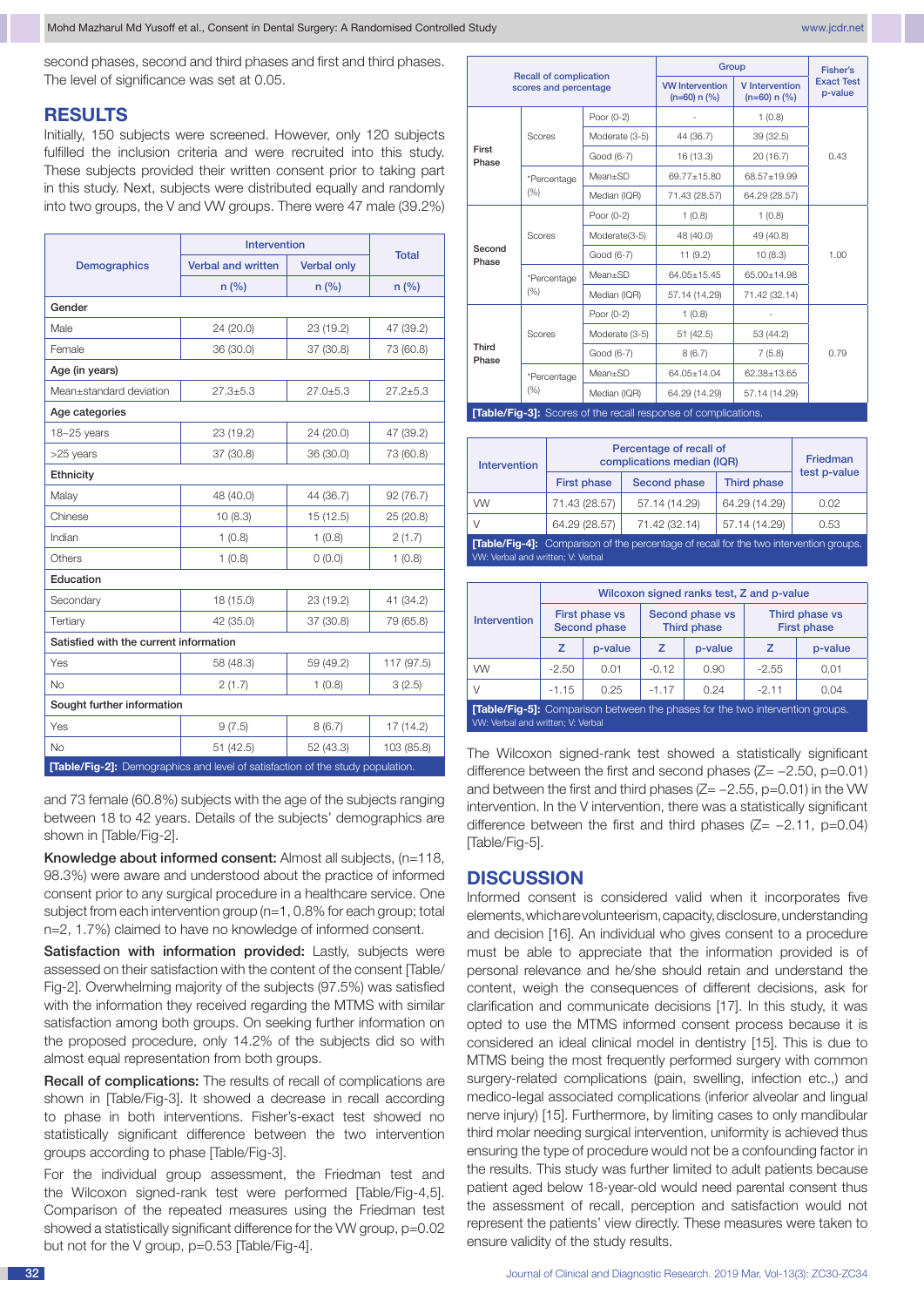Randomised controlled trial was performed to provide the best empirical evidence on this topic. The hallmark of randomisation is that it prevents allocation bias thus produce comparable groups with equal known and unknown confounding factors. An example of a potential confounding factor is the type or depth of third molar impaction. Certain impaction has increased risk for inferior alveolar nerve injuries and this could increase awareness of patient. Randomisation would distribute this clinical factor equally in both groups thus rendering it as a non-contributing factor. Furthermore, standardisation of content and the operator in the intervention was performed to prevent increased awareness of subject in this regard. Other clinical factor that could possibly be a confounding factor is the skill of operator in which, less skilled operator could produce more complication thus would possibly create awareness among subjects that develop that complication specifically. This may affect the postsurgery phase recall assessment. Variability factor was reduced by restricting the operators to only qualified oral surgeon and trainee oral surgeon (postgraduate student) in which MTMS is the routine procedures for this group of operators. Furthermore, randomisation would then distribute equally among groups any remaining differences of skills among operator.

To compare the success or effectiveness of the informed consent process, several parameters have been used as a metric to measure its outcome [5]. Among the parameters used to determine informed consent effectiveness include by measuring patient's understanding, recall of knowledge, deliberation and communication of decision [5]. The ability to recall information is the most commonly used, arguably due to it being the most convenient and provides easily measurable (objective) outcome. This Our study found similar recall scores involving all three phases between the two groups suggesting similar effectiveness between V compared to VW intervention. Previous studies has found conflicting outcome when these two interventions were compared [6-8,10,18]. Synthesis of results from multiple randomised controlled trials however shows the supplementation of written information does improve the recall rate [5]. The differences between studies on the effectiveness of the addition of leaflets are likely due to the variation such as different patient population, procedure/surgery types (complex versus simple), the amount and design of information in the leaflets.

The present study also investigated the effect of time to the recall rate. We observed a decline in good recall scores in both groups especially from the first (immediate) to the third (postoperative) phases. This implies that in both interventions, the retention of information suffers attrition over time. This expected finding was similar to other studies [19,20]. Herz DA et al., reported an immediate recall of 43.5% that declined to 38.4% six weeks after the consent interview [19]. In addition, Godwin Y reported a drop in the recall to 25.0% six days following a mammoplasty procedure [20]. This situation poses a conundrum, as ideally information of the procedure should be given days to weeks before the procedure as to allow the patient ample time to think and consider the proposed treatment. However, in practice, getting consent on admission (inpatient) or immediately before (outpatient) procedure is usually performed. This short period may have the benefit of good knowledge but then limits the time to decide.

It was observed that 97.5% of subjects expressed their satisfaction with the information received. Interestingly, satisfaction level was equal in both V and VW intervention. Furthermore, the number of patient seeking further information was also similar in both groups. This result was not surprising as patients' satisfaction was believed to be related to interactions during both the discussion and decision-making process rather than from the provided information [21]. This notion was supported by a finding in another study where the majority of their patients were satisfied with the process of informed consent despite having a poor understanding [13]. A high level of patients' trust in their surgeons also might further

lead to less desire for additional information but this may result in inaccurate expectations and dissatisfaction with the outcomes [22]. Other explanation included the fact that patients who have already decided to have a surgery, such as the case of problematic wisdom tooth, were less likely to listen to, research or find more information about the potential complications [22].

## **LIMITATION**

There were four main limitations observed while conducting this study. First, 30 subjects refused to participate in this study thus meeting the exclusion criteria. The reason given was the time factor, as they had to participate in three consecutive interviews. Second the design of the study. The postsurgery (third phase) assessment of recall may be of little value since the surgery has already been completed. The focus of the postsurgery evaluation, apart from the satisfaction assessment, should be on the comparison of information gained preoperatively with the actual experience during the surgery. Thirdly, although randomisation should have prevented systematic differences in allocation of subjects, these clinical parameters (type of impaction and the skill of operators) were not recorded and analysed, thus we could not show that the distribution was totally equal. Lastly, the sample size can be improved. Further trials with a larger sample size should be conducted to reflect the actual clinical situation.

## **CONCLUSION**

Both interventions, the verbal and verbal supported by an information leaflet, were equally acceptable in providing sufficient information during informed consent. Improvement towards understanding the entire process and providing more targeted materials about each surgery, however, need to be both addressed appropriately.

Ethical approval: Ethical approval was obtained from the institution ethical committee. The Universiti Kebangsaan Malaysia ethics reference number are UKM 1.5.3.5/244/DD/2014/010(1).

Patient consent: Written consent was obtained from all subjects participating in this study.

### **REFERENCES**

- [1] Hall DE, Prochazka AV, Fink AS. Informed consent for clinical treatment. CMAJ. 2012;184(5):533-40.
- [2] Anderson OA, Wearne IM. Informed consent for elective surgery--what is best practice? J R Soc Med. 2007;100(2):97-100.
- [3] Worthington R. Clinical issues on consent: some philosophical concerns. J Med Ethics. 2002;28(6):377-80.
- [4] Whitney SN, McGuire AL, McCullough LB. A typology of shared decision making, informed consent, and simple consent. Ann Intern Med. 2004;140(1):54-59.
- Kinnersley P, Phillips K, Savage K, Kelly MJ, Farrell E, Morgan B, et al. Interventions to promote informed consent for patients undergoing surgical and other invasive healthcare procedures. Cochrane Database Syst Rev. 2013(7):CD009445.
- [6] Winterton RI, Alaani A, Loke D, Bem C. Role of information leaflets in improving the practice of informed consent for patients undergoing septoplasty. J Laryngol Otol. 2007;121(2):134-37.
- [7] Langdon IJ, Hardin R, Learmonth ID. Informed consent for total hip arthroplasty: does a written information sheet improve recall by patients? Ann R Coll Surg Engl. 2002;84(6):404-08.
- Alsaffar H, Wilson L, Kamdar DP, Sultanov F, Enepekides D, Higgins KM. Informed consent: do information pamphlets improve postoperative risk-recall in patients undergoing total thyroidectomy: prospective randomized control study. J Otolaryngol Head Neck Surg. 2016;45:14.
- [9] Pesudovs K, Luscombe CK, Coster DJ. Recall from informed consent counselling for cataract surgery. J Law Med. 2006;13(4):496-504.
- [10] O'Neill P, Humphris GM, Field EA. The use of an information leaflet for patients undergoing wisdom tooth removal. Br J Oral Maxillofac Surg. 1996;34(4):331-34.
- [11] Hajivassiliou EC, Hajivassiliou CA. Informed consent in primary dental care: patients' understanding and satisfaction with the consent process. Br Dent J. 2015;219(5):221-24.
- [12] Hallock JL, Rios R, Handa VL. Patient satisfaction and informed consent for surgery. Am J Obstet Gynecol. 2017;217(2):181e1-e7.
- [13] Amir M, Rabbani MZ, Parvez MB. Informed consent in elective surgical procedures: "what do the patients think"? J Pak Med Assoc. 2009;59(10):679-82.
- [14] Chan Y, Irish JC, Wood SJ, Rotstein LE, Brown DH, Gullane PJ, et al. Patient education and informed consent in head and neck surgery. Arch Otolaryngol